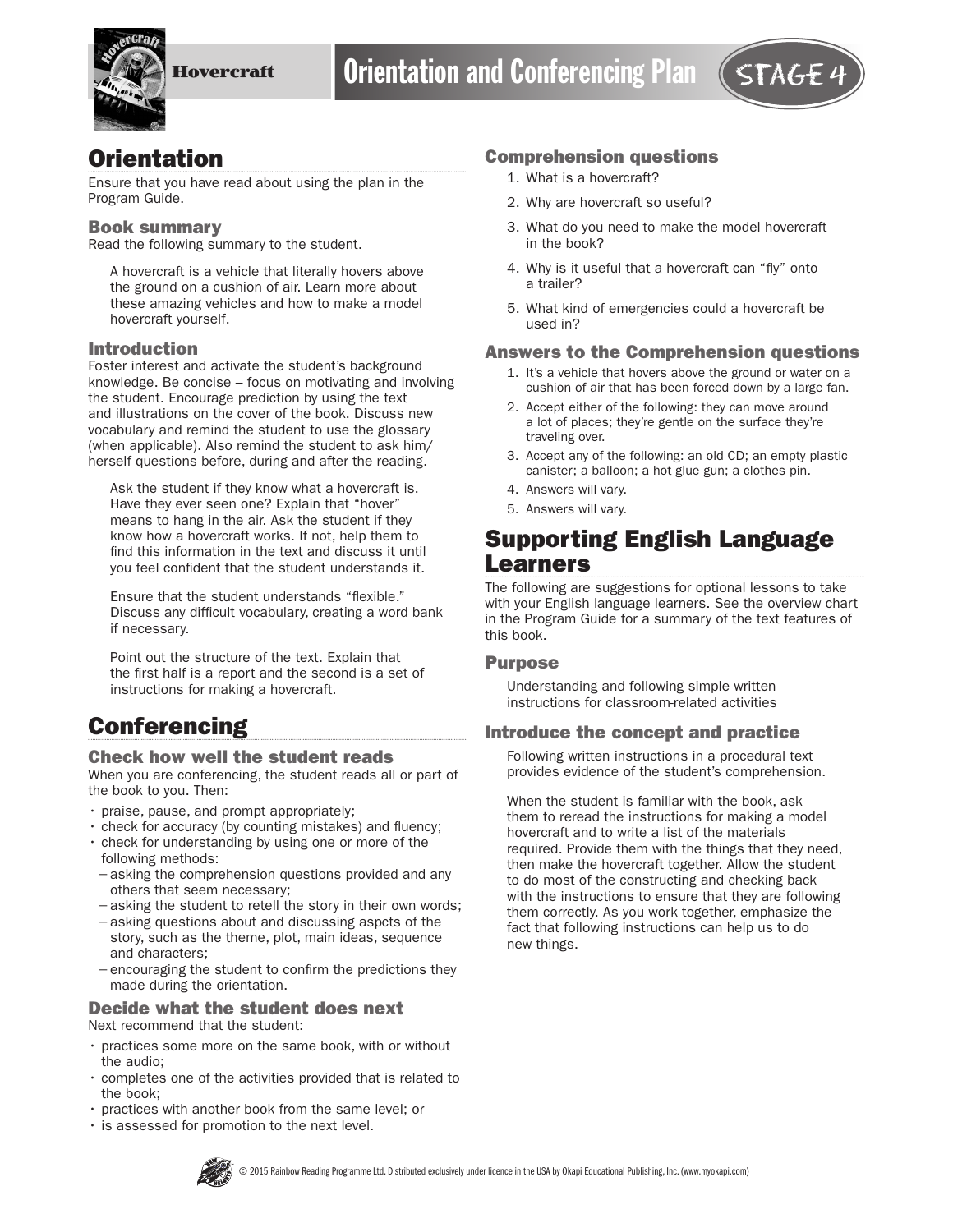

| <b>Accuracy Chart</b> (Exact word replacement only) |              |               | <b>Errors</b>                                           |
|-----------------------------------------------------|--------------|---------------|---------------------------------------------------------|
| <b>Words Entered</b>                                | <b>Score</b> | Level         | $M$ = Meaning (makes sense) $S$ = Syntax (sounds right) |
| More than 11 correct                                |              | Independent   | Heard $\subset$<br>Seen <<br>Unseen C                   |
| 10 or 11 correct                                    |              | Instructional | Comments:                                               |
| Fewer than 10 correct                               |              | Frustration   |                                                         |



© 2015 Rainbow Reading Programme Ltd. Distributed exclusively under licence in the USA by Okapi Educational Publishing, Inc. (www.myokapi.com)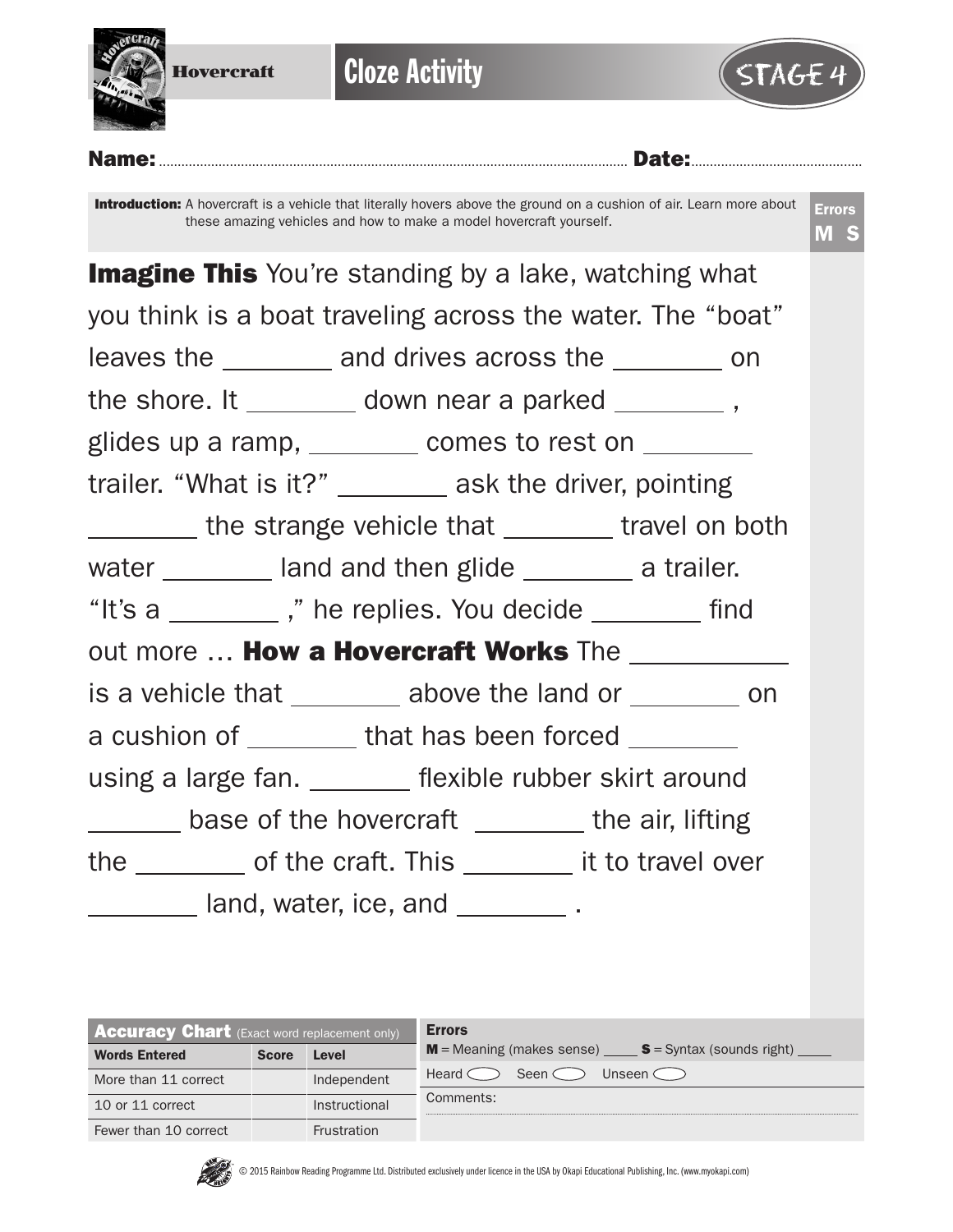

Hovercraft

You're standing by a lake, watching a boat traveling across the water. The "boat" then leaves the water and drives across the soil on the shore. Then it glides up a ramp and onto a trailer. The hovercraft is a vehicle that hovers above the land or water on a cushion of air.

This air has been forced down by a large fan. A flexible rubber skirt around the base of the hovercraft traps the air, lifting the bottom of the craft. This allows it to travel over flat land, water, ice, and snow. Small hovercraft are used for fishing and exploring.

They are also used for farming, pest control, law enforcement, and to clean up oil spills. Larger hovercraft are used for ferrying passengers. Because a hovercraft spreads its weight and the weight of the driver over a wide area, it's very gentle on the surface it's traveling over. You can make a model of a hovercraft.

Use a glue gun to stick the open end of a plastic canister to the center of a CD. Blow up a balloon to about half its full size. Put a clothes pin on the neck of the balloon. Stretch the neck of the balloon over the plastic canister. Put the hovercraft on a smooth, hard surface.

Remove the clothes pin and give the hovercraft a flick. The air from the balloon is forced through the holes in the plastic canister and the CD. It then escapes out from beneath the CD. The CD is supported by a thin cushion of air, just like a real hovercraft.

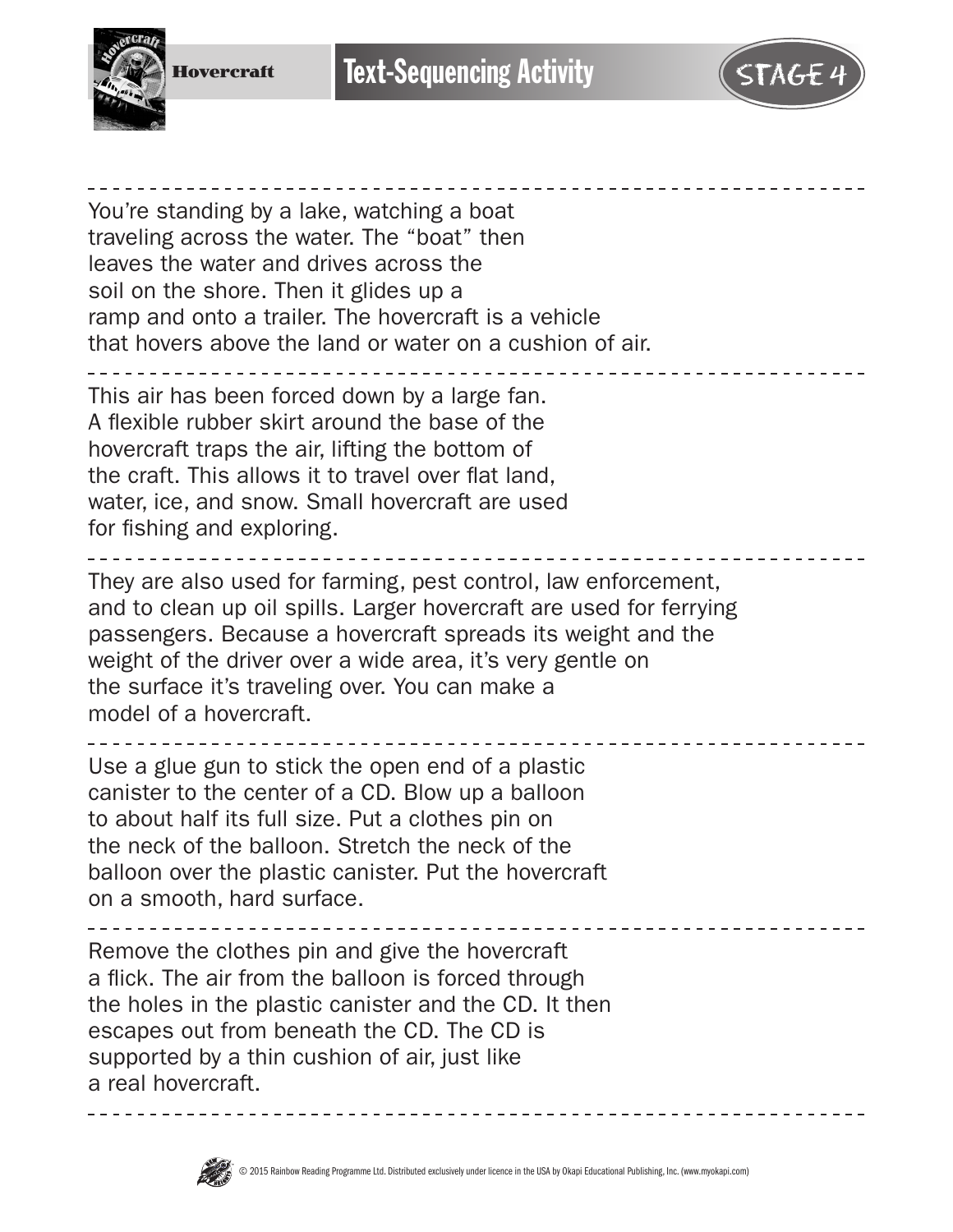Hovercraft

Name:.............................................................................................................................. Date:..............................................

| 1 I I<br>- |
|------------|
|------------|

Words can be found in these directions:



The letter in each square can only be used in one word.

Words to find:

| h                                                                                                                 | $\mathbf 0$ | $\mathbf V$ | e           | r           | S                                                     | a                                          | $\mathbf b$  | $\mathbf 0$                                                   | $\mathsf{V}$ | e           | a            |
|-------------------------------------------------------------------------------------------------------------------|-------------|-------------|-------------|-------------|-------------------------------------------------------|--------------------------------------------|--------------|---------------------------------------------------------------|--------------|-------------|--------------|
| t                                                                                                                 | W           | S           | n           | $\mathbf 0$ | W                                                     | $\mathbf S$                                | h            | $\mathbf 0$                                                   | r            | e           | r            |
| r                                                                                                                 | I           | a           | f           | r           | $\mathbf O$                                           | Z                                          | e            | n                                                             | n            | $\mathsf b$ | $\mathbf O$  |
| a                                                                                                                 | e           | a           | t           | $\mathbf O$ | $\mathbf V$                                           | e                                          | $\mathbf{r}$ | $\mathbf 0$                                                   | n            | a           | U            |
| $\mathsf{V}$                                                                                                      | U           | p           | n           | e           | $\mathbf d$                                           | e                                          | e            | p                                                             | $\mathbf d$  | I           | n            |
| e                                                                                                                 | a           | i           | r           | $\mathbf d$ | r                                                     | t                                          | h            | e                                                             | r            | I           | $\mathbf d$  |
| I                                                                                                                 | e           | S           | $\mathbf C$ | a           | p                                                     | e                                          | h            | h                                                             | İ            | $\mathbf O$ | h            |
| r                                                                                                                 | İ.          | $\mathbf C$ | e           | $\mathbf S$ | t                                                     | S                                          | a            | $\mathbf 0$                                                   | $\mathsf{V}$ | $\mathbf 0$ | U            |
| e                                                                                                                 | g           | İ           | $\mathbf V$ | e           | h                                                     | $\mathbf O$                                | I            | I                                                             | e            | n           | n            |
| a                                                                                                                 | e           | a           | n           | $\mathbf d$ | $\mathsf b$                                           | e                                          | f            | e                                                             | r            | $\mathbf 0$ | $\mathsf{d}$ |
| I                                                                                                                 | f           | I           | $\mathbf O$ | $\mathbf 0$ | r                                                     | $\mathbf 0$                                | I            | S                                                             | İ            | p           | r            |
| $\mathbf C$                                                                                                       | U           | S           | h           | İ           | $\mathbf 0$                                           | n                                          | a            | I                                                             | n            | e           | e            |
| e                                                                                                                 | r           | S           | $\mathbf 0$ | n           | e                                                     | g                                          | g            | t                                                             | g            | n           | $\mathsf{d}$ |
| above<br>air<br>boat<br>cushion<br>floor<br>escape<br>holes<br>hovers<br>more<br>on<br>shell<br>real<br>the<br>to |             |             | and         |             | around<br>driver<br>give<br>ice<br>over<br>snow<br>up |                                            |              | balloon<br>egg<br>half<br>land<br>person<br>standing<br>water |              |             |              |
|                                                                                                                   |             |             |             |             |                                                       | deep<br>frozen<br>hundred<br>open<br>shore |              |                                                               | travel       |             |              |

Use the letters that are left to make the word that tells what modern hovercraft use to drive the fan that forces the air down............................................................................................................

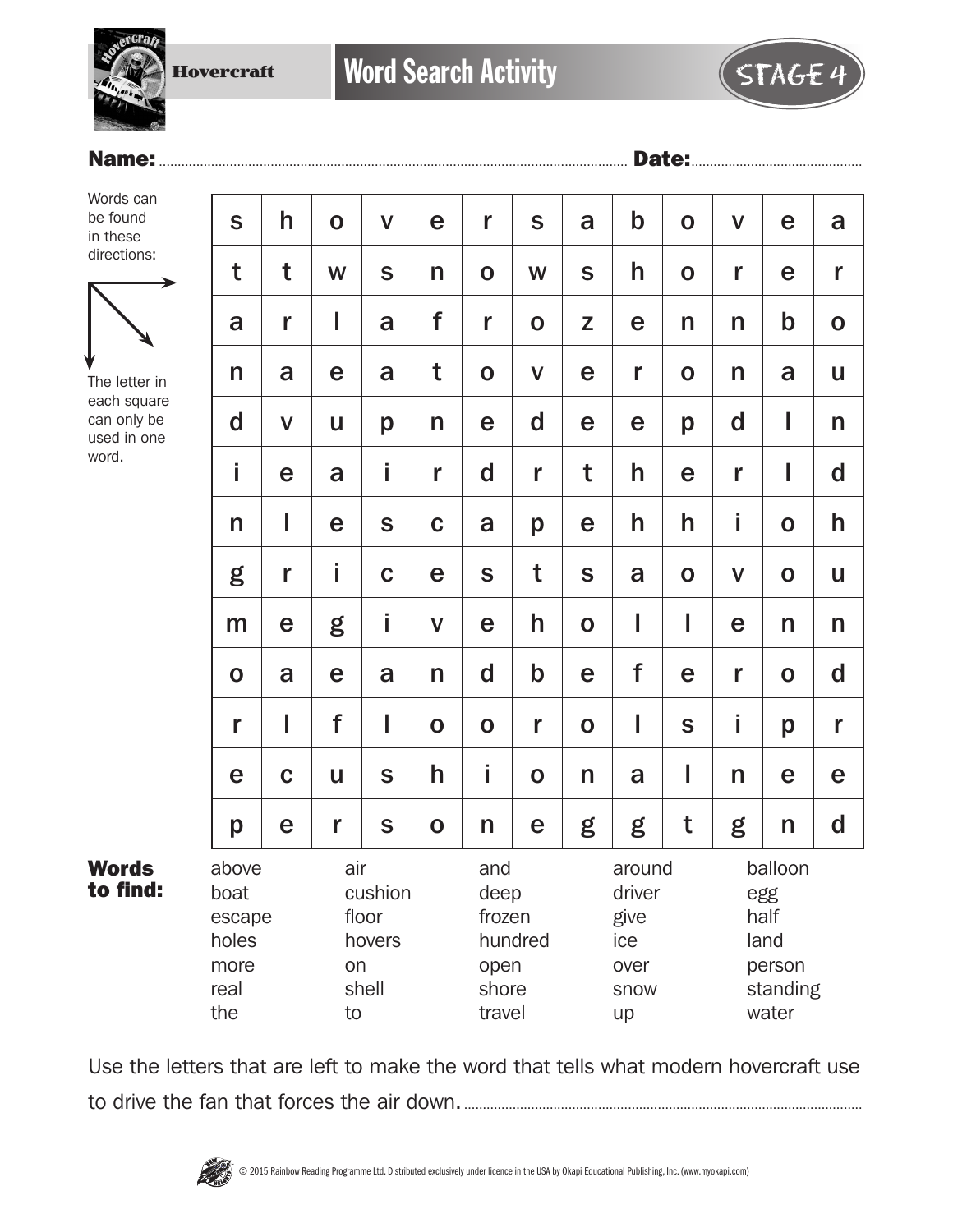Hovercraft

Board Game Activity **STAGE 4** 

 $\mathbf \Omega$ 



An early  $\overline{19}$  An early  $\overline{19}$  (20

the hovercraft was made 200 years ago. Go back three

spaces.

18

15

**16** 

A hovercraft  $\boldsymbol{\mathcal{D}}$  can travel over land, water, ice, and snow. Go on to 21.



- \* Spin the numbered spinner.
- $*$  The highest number starts.
- $*$  You need to spin the exact number to move onto the END square.

You're standing by a lake, and you see a "boat" drive up out of the water

START



used for ferrying passengers. Go back to 21.

25

Hovercraft are **26** Sometimes used for emergency rescues. Spin again. If you spin a 1 or 6, go on to 28.





Hovercraft are helpful in swampy areas that aren't deep enough for boats. Spin again. Go back that

28 27

number.

30

END

its shell.

© 2015 Rainbow Reading Programme Ltd. Distributed exclusively under licence in the USA by Okapi Educational Publishing, Inc. (www.myokapi.com)

A hovercraft

the ground on a cushion of air. Go forward four spaces.